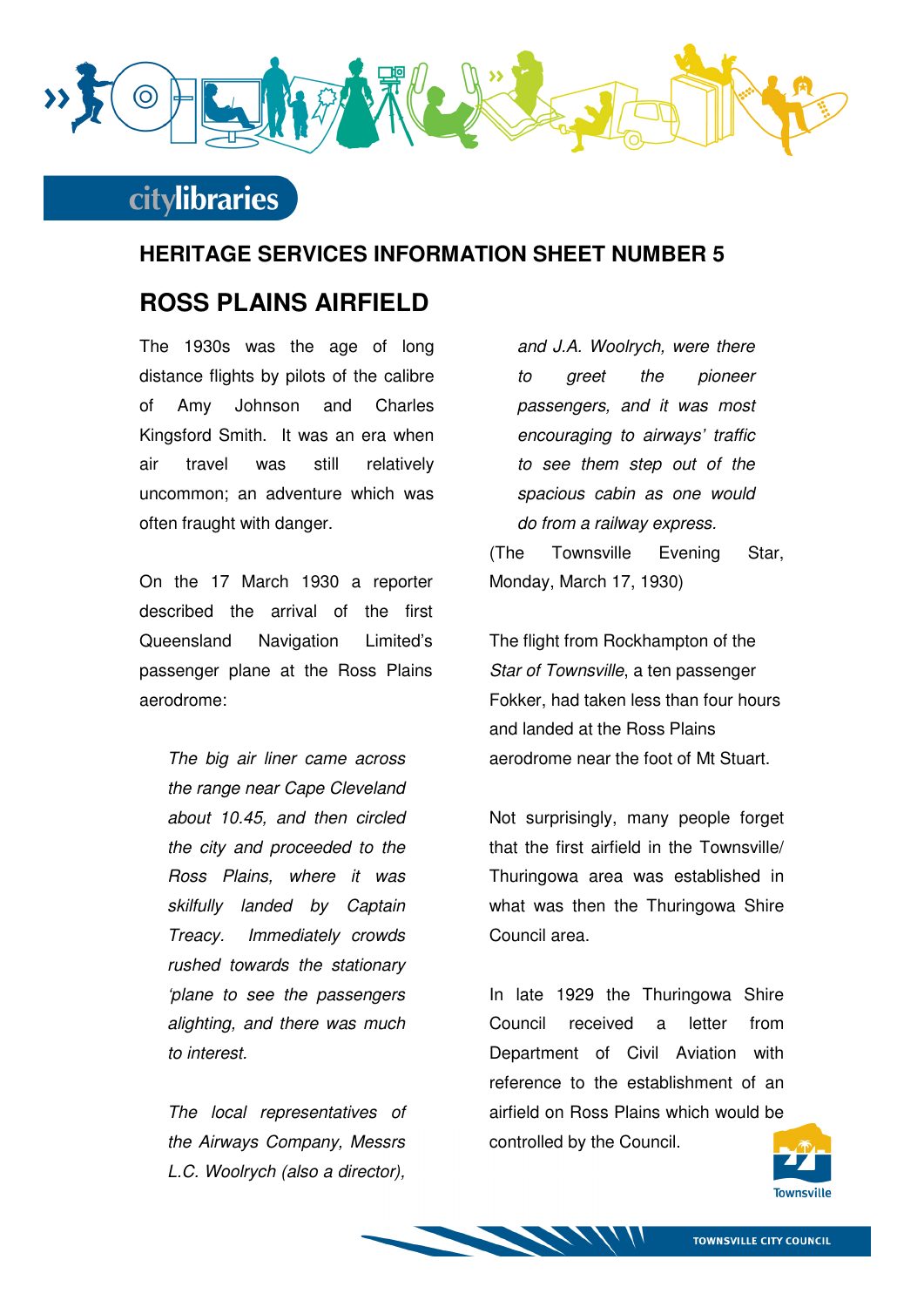

Queensland Air Navigation Limited, the company interested in establishing air links along the Queensland coast, had initially chosen two sites in the area; one on the Town Common and the other on Ross Plains between Ross River and Mount Stuart.



When the Town Common site was abandoned, representatives of Queensland Air Navigation Ltd and the Commonwealth Inspector of Aerodromes approached the Thuringowa Shire Council. The council agreed to meet the establishment costs estimated at £300 (\$600) to clear the land, fill pot holes and provide a circle of concrete, wind indicator and pole.

In January 1930 Thuringowa Shire Council approached Townsville City Council for a contribution to the cost of the work. Townsville City Council donated £100 (\$200) to the project and by March 1930 the initial work was completed and the aerodrome was in operation.

The airfield was launched on the 18 March 1930 with the Mayor of Townsville City, Alderman Heatley, christening the Star of Townsville and the Chairman of Thuringowa Shire, Mr J.E. Cummins, proposing a toast of "Health and Success to the Queensland Air Navigation Limited".

The following weekend a Monster Aerial Pageant was organised. The air show included joy flights, stunt flights and a parachute descent by Captain Ehro, a Finnish Air Force pilot.

In June 1930, a licence was issued by the Controller of Civil Aviation in Melbourne and the aerodrome was officially recognised.

With Queensland Air Navigation Ltd. operating twice weekly flights from Brisbane to Townsville and return, the airfield needed constant maintenance.

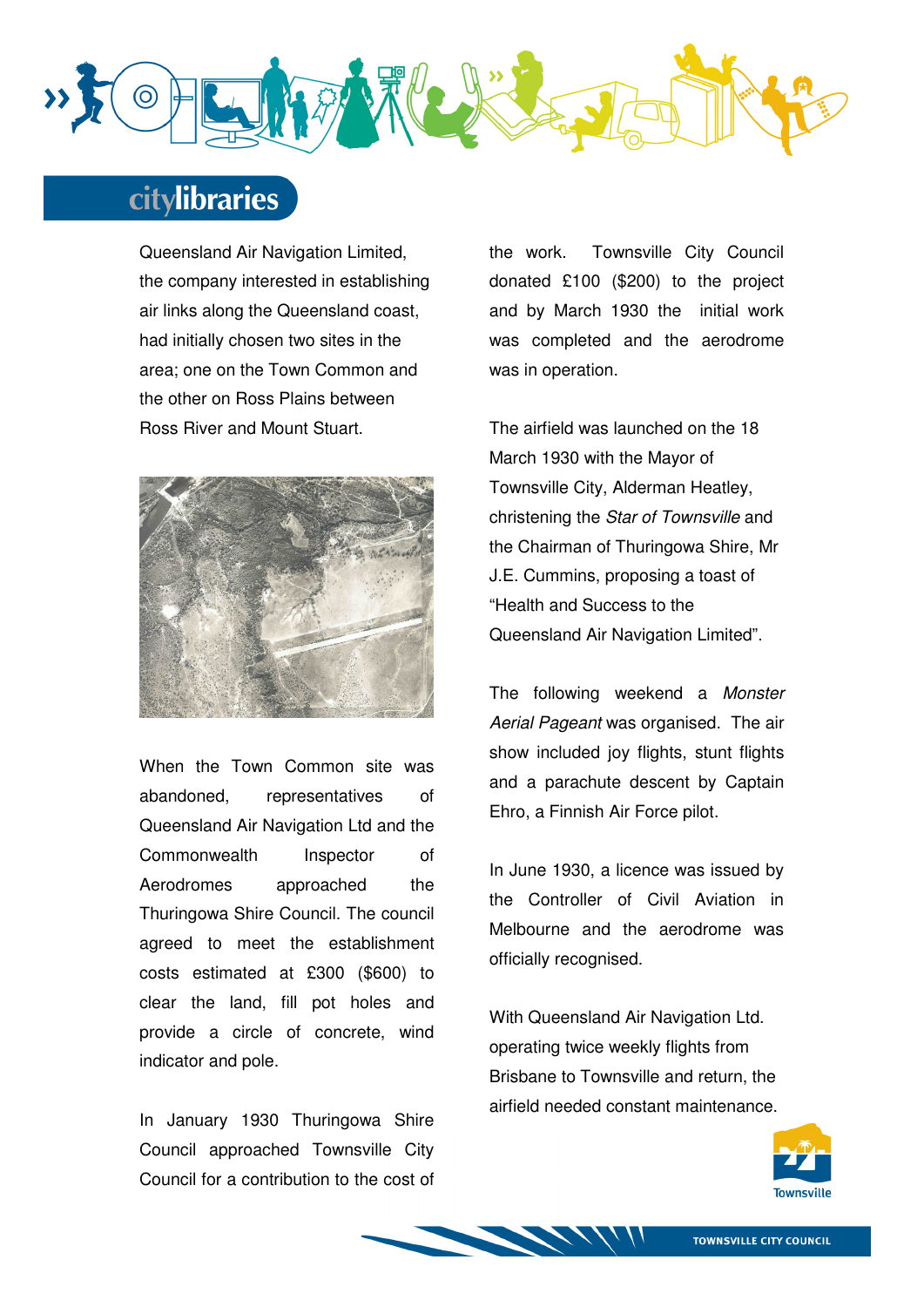

Thuringowa Shire Council carried out the work on a regular basis, grading and filling potholes.

Queensland Air Navigation Limited paid an annual fee of £50 (\$100) for landing rights. They also agreed to collect fees from outside planes using the site.

In April 1931 Qantas, then still only a developing airline, wrote to Council asking for free landing for their planes for the first twelve months or failing that, then a much reduced scale of charges. Council accepted an offer of 10 shillings per week up to 31 December 1931 for Qantas's small planes upon the understanding that the landing fees on all other planes would be collected for the Council by Qantas. The fees for casual aircraft would be retained by Burns Philp & Co (Townsville Agents for Qantas) but those for regular passenger aircraft, other than Qantas, would be paid to the Council. Council further insisted that they be indemnified for all claims that might arise through any act of Qantas's pilots and employees. Also that any damages caused by their aircraft to the site be made good, free of all costs to the Council.

In June 1931 a caretaker was appointed for the airfield. Captain McCausland was an experienced pilot and had trained at Point Cook on all types of aircraft. When he had been stationed at Bowen he had carried out a survey of the Great Barrier Reef. McCausland received free landing for his Moth in return for his duties.

When the Thuringowa Shire/Townsville City boundary changed in 1937, Townsville City Council acquired responsibility for the Ross Plains aerodrome. During World War II the Ross Plains airfield was used by the air force. It was one of many utilised during the war.

Major works were undertaken in 1942 to upgrade the airstrip, establish aircraft dispersal areas and construct service buildings. The airfield served as home to the RAAF's 84 Sqn late in the war.